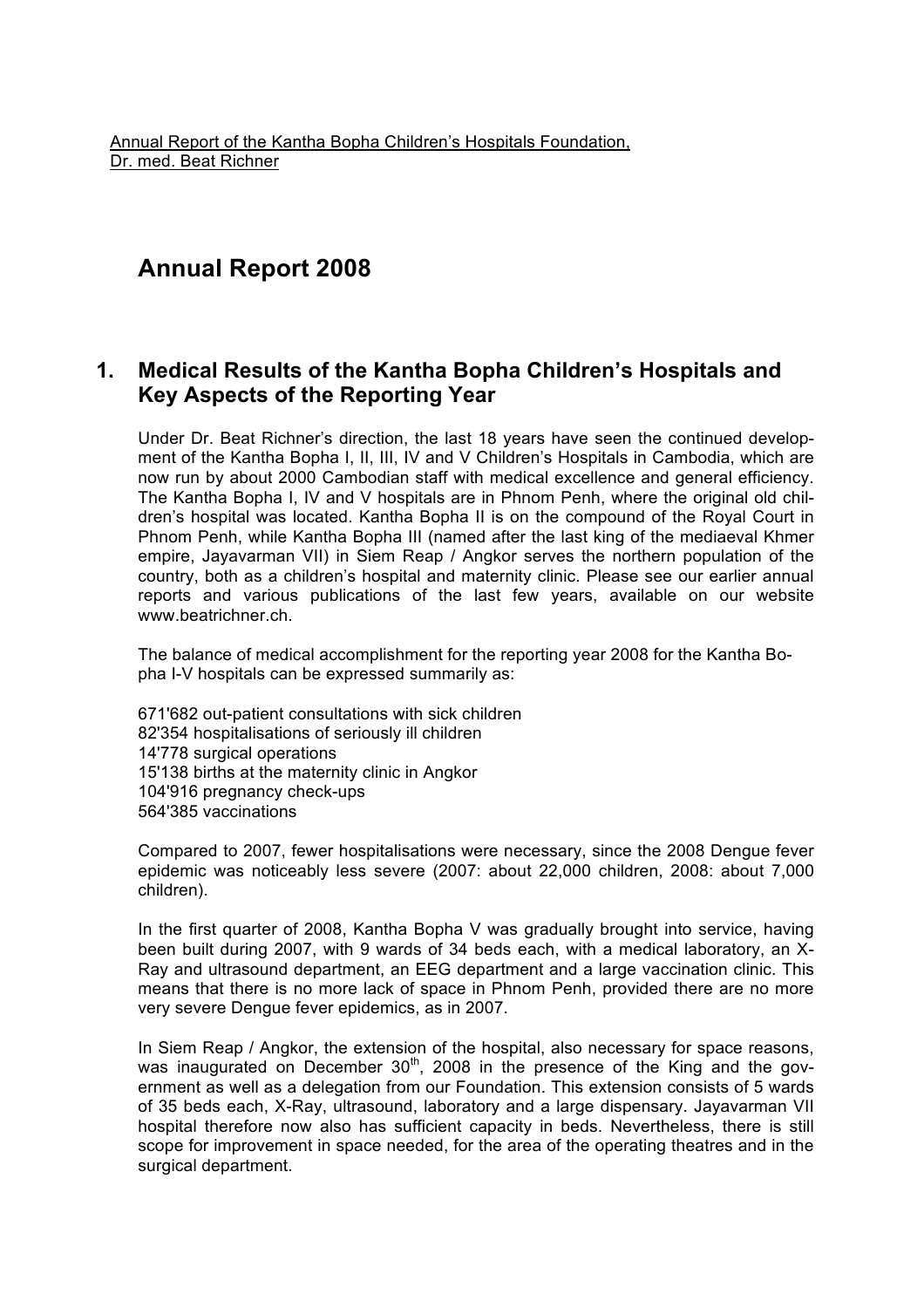From July to September 2008, an MRI 3 TESLA by Philips was installed in Siem Reap / Angkor. The Cambodian staff, under the direction of Dr. Santi, use it with great skill and outstanding specialist knowledge. The necessary and exigent instruction was provided by Philips staff and Dr. Scheer from the Zurich Children's Hospital. With this equipment, combined with mass spectrometry, great progress is likely to be made in the fast and safe diagnosis of tuberculosis, even on an international level. It must be made clear, here, that this is not 'luxury' medicine but an appropriate method of efficiently and correctly establishing diagnoses and differential diagnoses of common illnesses when there are a great number of patients, who can consequently be treated correctly, which is also in the global interest.

The Cambodian government has increased its annual contribution to our Foundation from USD 1.6 million to USD 2 million p.a. In addition, the government also now provides the necessary electricity both to Phnom Penh and Siem Reap free of charge, which means a welcome reduction in costs of USD 1 million for the Foundation.

## **2. The Running and Importance of the Kantha Bopha I-V Hospitals**

Work processes in the hospitals are tightly organised and well-rehearsed. The professional skill of the Cambodian doctors and the care staff is excellent. After the terrible massacre of most doctors under the Pol Pot regime after 1975, Dr. Beat Richner has managed, in the last few years, to introduce a new, well-trained and enthusiastic generation of paediatricians. Historically, it can be said that Pol Pot's dreadful Cambodian killing fields has, happily, been superseded by Dr. Beat Richner's healing fields.

Thousands of children (see numbers in 1.) with tuberculosis, Dengue fever, malaria and other infectious diseases and accidents are treated free of charge. Most of these children would die without treatment. 85% of the population has no money and relies on free treatment. As mentioned, it is not western luxury medicine (such as transplantations, complicated operations, treatment with very expensive medicines) which is being offered, as this would make individual costs too high. However, thousands with easily and cheaply treatable infectious diseases and accidents are correctly identified and an ethically justifiable therapy made available to them.

The intensive medical know-how transfer by lecturers and specialists of the Zurich Children's Hospital was continued according to plan in 2008. In 2009, the first official end evaluations of the Cambodian doctors' training will be carried out in the presence of Prof. Felix Sennhauser from Zurich. The Foundation is particularly grateful for this wonderful dedication by the Zurich Children's Hospital.

For November 2009 there will then be post-graduate courses offered internationally for doctors with the aim of communicating methods of hospital organisation and medical processes for those faced with large numbers of patients with tuberculosis, Dengue fever, malaria, HIV and Japanese encephalitis in developing countries.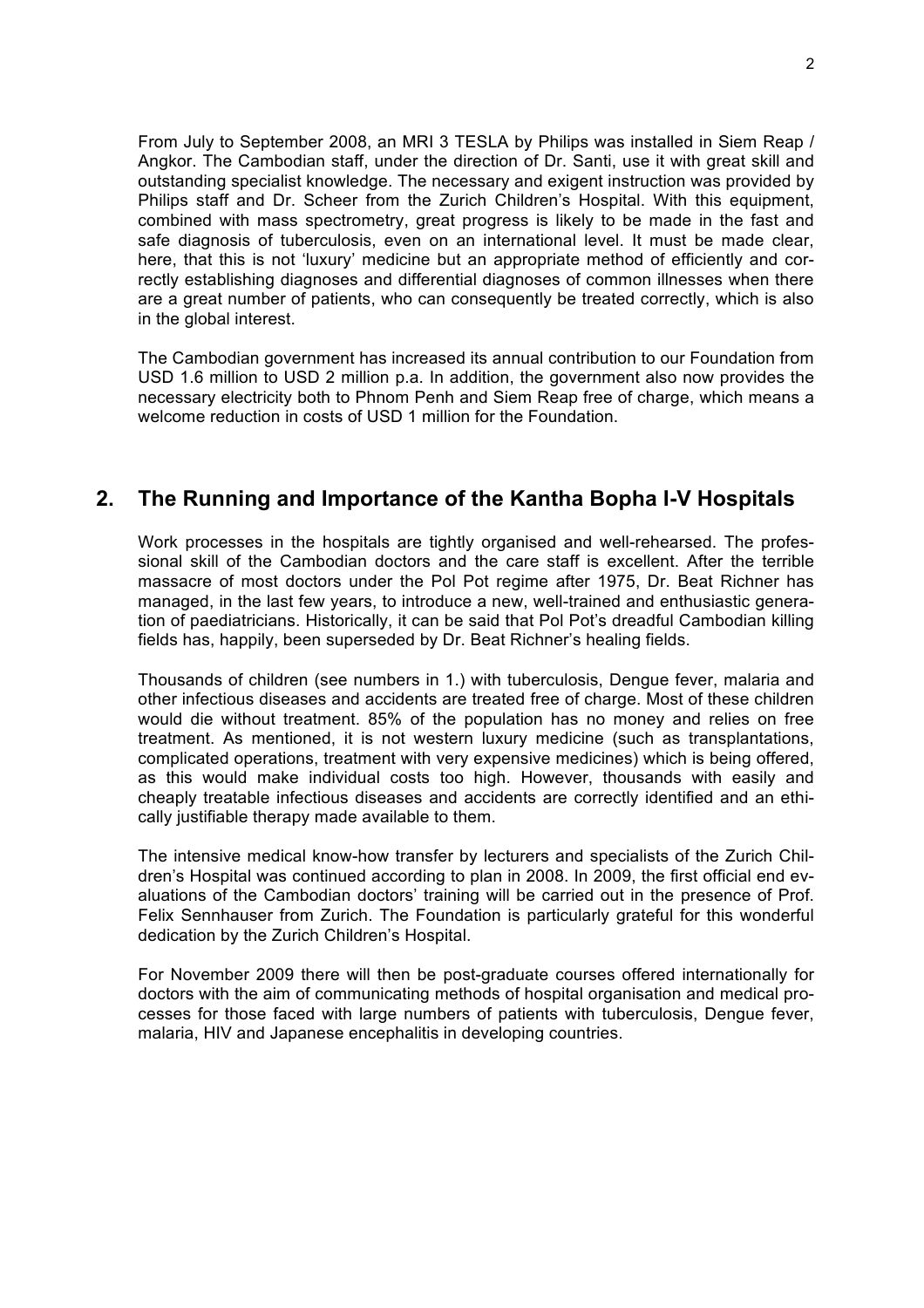The Kantha Bopha hospitals are a fundamental and integrated part of the Cambodian health system. They have achieved a reputation of the highest ethical value within the population and are clearly associated with Switzerland. The hospitals also serve as the university hospitals of the Medical Faculty of the University of Phnom Penh. There is a good relationship with the King as well as to the government and the Ministry of Health. The ever-present corruption in Cambodia is successfully prevented in the hospitals, a situation which is the biggest problem for the Cambodian health system.

Understandably, and fortunately, many tourists especially in Angkor, feel the need to visit the Cambodian hospitals. For this reason, Dr. Beat Richner provides weekly information in Siem Reap at a freely accessible event in the report auditorium of the Jayavarman VII hospital. In addition, there is a permanent exhibition of the latest information in all the hospitals. Tourists who wish to make blood donations are able to experience the hospital processes for themselves. However, it is not possible to regularly show groups of tourists around hospital wards with severely ill children, just as it would not be possible to do so in Switzerland.

#### **3. Foundation Board and Management**

At two meetings in January and May 2008, the Foundation Board dealt with statutory business and was informed directly by Dr. Beat Richner and Dr. Peter Studer about the work in Cambodia. Some members of the Board also visited the hospitals in Cambodia personally again.

The Compensatory and Audit Committee met in March and the outlay for the accounts, donations and PR duly inspected. Compensation for the managerial staff was decided. At this point, the names of the lawyers and members of the Foundation Board Dr. Florian von Meiss and Dr. Christian Steinmann should be mentioned, who both provide important and indispensable work free of charge, thank you.

Intercontrol AG was, once again, responsible for providing orderly, transparent accounts and informative monthly financial inspection.

The auditing company PricewaterhouseCoopers AG audited the accounts and annual financial statement 2008. It carries out periodic checks in Cambodia, too.

The Federal Foundation Inspectors confirmed the Foundation's impeccable activity.

The aims of the Foundation continue to be fulfilled.

In May 2008, the President and Vice-President reported to the SDC in Berne on the recent work of the Foundation and the hospitals, as well as the political aspect of health in Cambodia, as required by contract. The Foundation is especially pleased that Federal Councillor Calmy-Rey visited the hospitals in Cambodia personally and is convinced of the worth of the work. The Foundation Board is however sorry that the Federal contribution of CHF 3 million cannot be increased, apparently for reasons of financial policy.

The Cambodian government has, as mentioned, increased its annual contribution to the Foundation from USD 1.6 million to USD 2 million.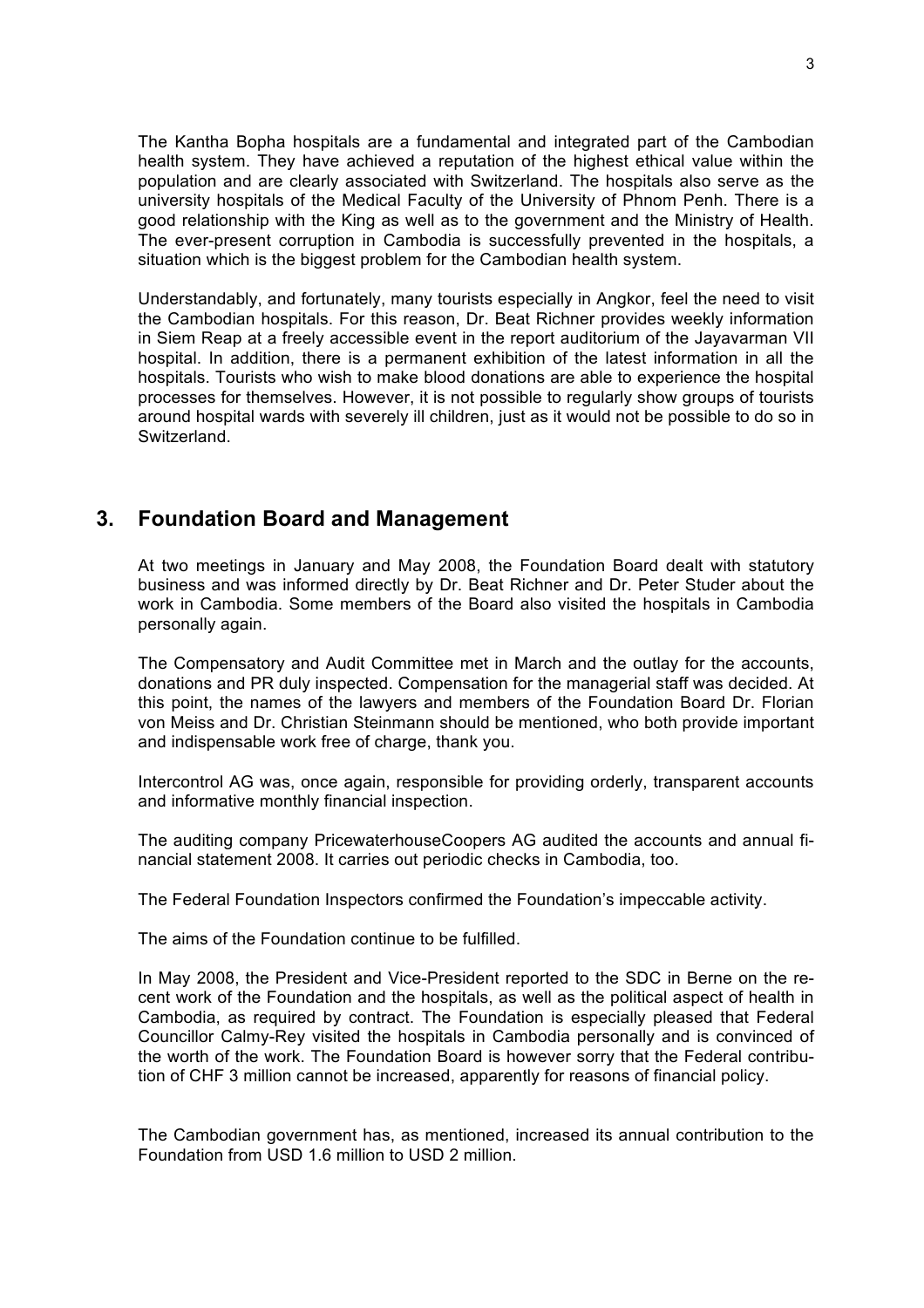We would like to thank our management in the Kantha Bopha I-V hospitals for their excellent work. Dr. Beat Richner is responsible for the operative general management and Dr. Denis Laurent is in charge of all logistical tasks, involving his good local network, again, first-rate. Dr. Peter Studer, too, knows the operation and the local particularities well and is commendable for allowing his person to be used frequently for special tasks.

## **4. Financial Concerns – Donations – Public Relations**

#### 4.1 Annual Financial Statement

The Annual Financial Statement 2008 was approved by the Foundation Board on May  $12<sup>th</sup>$  2009 with a resulting surplus of CHF 2,525,175.96 (previous year 3,989,796.28).

As in previous years, the Annual Financial Statement was carried out according to the recommendations standard of SWISS GAAP FER 21 and approved in the existing form by PricewaterhouseCoopers AG according to their audit report of 12<sup>th</sup> May 2009.

Due to new regulations from January 1<sup>st</sup> 2008. PricewaterhouseCoopers AG for the first time carried out an orderly audit according to Art. 728 ff. OR. Apart from the usual attestation of conformity for the Annual Financial Statement, the auditing company also confirmed the existence of an internal control system. In addition, the Foundation Board was presented with a detailed report according to Art. 728 b OR.

The resulting surplus of approx. CHF 2.5 million must be put into perspective, as the position "Project Costs Cambodia" of CHF 34.1 million in total contains the following investments:

|                                              | CHE        |
|----------------------------------------------|------------|
| Extension<br>Jayavarmann VII                 | 5.9 Mio.   |
| Medical equipment                            | 2.8 Mio.   |
| Investment in extension of<br>Kantha Bopha V | $0.5$ Mio. |
|                                              | 9.2 Mio.   |
|                                              |            |

We refer to the connection with the cash flow statement, showing all investment and financial processes. Due to the unstable political situation, the lack of legal safety and for reasons of general administrative care, investments have been directly allotted to outlay, as in previous years.

The Foundation's equity capital is reduced, according to the operating loss of CHF 2.5 million to now CHF 13 million. The capital resources are in liquid form and can secure running costs for only 5 to 6 months without additional donations.

Cambodian law prevents the purchase of land by a Swiss Foundation, so that the three plots of land involved are held in trust by Dr. Denis Laurent, member of hospital man-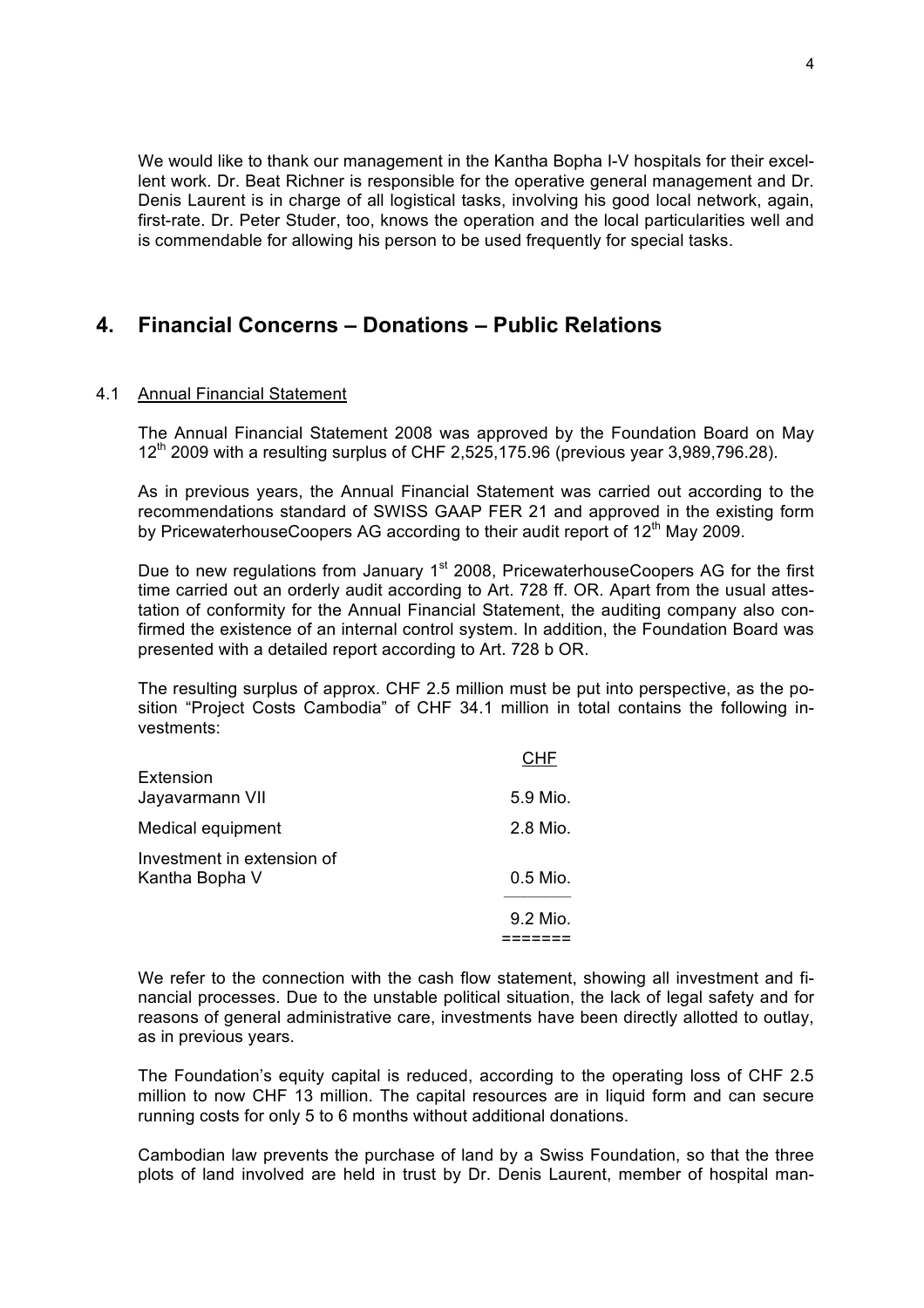agement and French-Cambodian dual national. There are corresponding written contracts to this effect.

The cost of the Swiss infrastructure has increased from approx. CHF 2.3 million in the previous year to CHF 3 million, particularly affected by the increased cost of advertising. The mentioned position consists of administrative costs such as advertising, information technology, administration of donations, thank you letters, invoicing and auditing costs and over the last three years has been only 7.1% on average.

This important benchmark is inspected annually by PricewaterhouseCoopers AG and confirmed in a special report.

#### 4.2 Donations

The total of donations reached CHF 34.5 million, the highest in the history of the Foundation. This sum was influenced by a particularly high private individual donation, specifically intended for the new building and extension of Kantha Bopha III.

In the last 16 years, approx. CHF 330 million in donations have been made, which speaks for the appreciation of the wonderful work that Dr. Beat Richner does.

Apart from this and other large donations, many thousands of Swiss donators have contributed to the financing of the hospitals. Since the Foundation does not thank individually for donations under CHF 100 for reasons of economy, it is not known exactly how many donators there are. Estimates put the number of people who supported the Foundation in 2008 at 130,000.

The contributions made by the Federation and the Cambodian government of altogether CHF 4.8 million are only approx. 13.9 % of the total. Legacies bring around CHF 3 million (8%).

Dr. Beat Richner's work continues to enjoy a very high rate of acceptance within the Swiss population, thanks to the fast and direct aid he provides for the affected children. The donations are not augmented and invested in securities, property or other investments, but immediately employed for medical aid, so that the hospital operation could only be continued for 7 to 8 months without further donations.

#### 4.3 Public Relations

Because donations decreased in spring 2008, more adverts were put into daily newspapers. Regular adverts in print media are widely noticed by the public and are a mainstay of our acquisition work. Thanks to more adverts and other activities as well as the high individual donation mentioned above, the general decrease in donations that was feared was ultimately avoided.